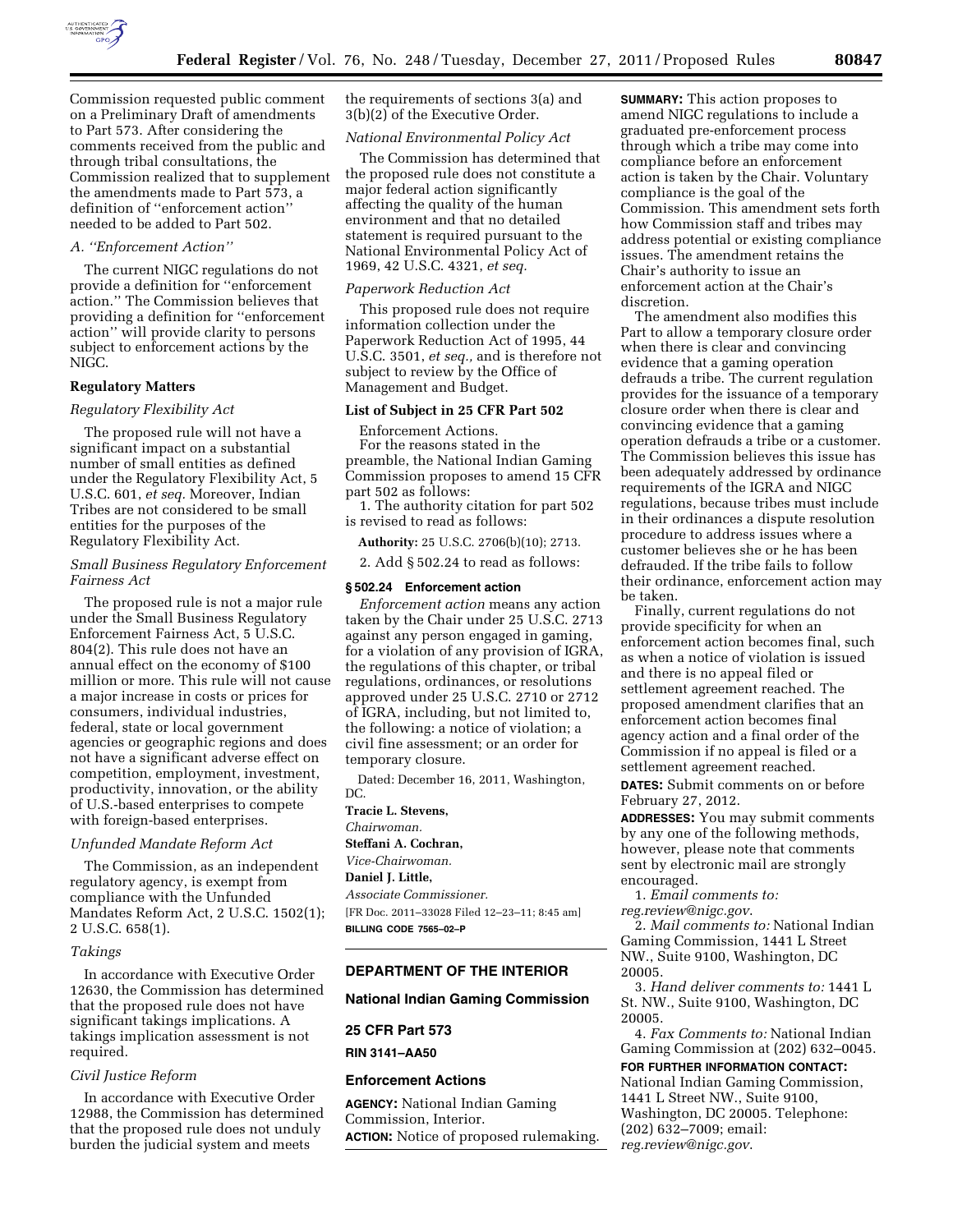### **SUPPLEMENTARY INFORMATION:**

### **I. Comments Invited**

Interested parties are invited to participate in this proposed rulemaking by submitting such written data, views, or arguments as they may desire. Comments that provide the factual basis supporting the views and suggestions presented are particularly helpful in developing reasoned regulatory decisions on the proposal.

### **II. Background**

The Indian Gaming Regulatory Act (IGRA or Act), Public Law 100–497, 25 U.S.C. 2701 *et seq.,* was signed into law on October 17, 1988. The Act establishes the National Indian Gaming Commission (''Commission'') and sets out a comprehensive framework for the regulation of gaming on Indian lands. The purposes of IGRA include providing a statutory basis for the operation of gaming by Indian Tribes as a means of promoting tribal economic development, self-sufficiency, and strong tribal governments; ensuring that the Indian tribe is the primary beneficiary of the gaming operation; and declaring that the establishment of independent federal regulatory authority for gaming on Indian lands, the establishment of federal standards for gaming on Indian lands, and the establishment of a National Indian Gaming Commission are necessary to meet congressional concerns regarding gaming and to protect such gaming as a means of generating tribal revenue. 25 U.S.C. 2702.

On November 18, 2010, the National Indian Gaming Commission (NIGC) issued a Notice of Inquiry and Notice of Consultation (NOI) advising the public that the NIGC was conducting a comprehensive review of its regulations and requesting public comment on which of its regulations were most in need of revision, in what order the Commission should review its regulations, and the process NIGC should utilize to make revisions. 75 FR 70680 (Nov. 18, 2010). On April 4, 2011, after holding eight consultations and reviewing all comments, NIGC published a Notice of Regulatory Review Schedule (NRR) setting out a consultation schedule and process for review. 76 FR 18457. The Commission's regulatory review process established a tribal consultation schedule with a description of the regulation groups to be covered at each consultation. Part 573 was included in this regulatory review.

### **III. Development of the Proposed Rule**

The Commission conducted a total of 9 tribal consultations as part of its review of Part 573. Tribal consultations were held in every region of the country and were attended by over 160 tribes and 443 tribal leaders or their representatives. In addition to tribal consultations, on June 28, 2011, the Commission requested public comment on a Preliminary Draft of amendments to Part 573. After considering the comments received from the public and through tribal consultations, the Commission proposes one amendment to Part 573: inclusion of a graduated pre-enforcement process whereby a gaming operation has the opportunity to come into compliance with IGRA, Commission regulations, or tribal ordinances and resolutions approved by the Chair before an enforcement action is taken. This process would not restrict the Chair from initiating enforcement action if circumstances require.

## *A. Voluntary Compliance is a Goal of the Commission*

The proposed draft sets out voluntary compliance as a goal of the Commission and identifies how voluntary compliance can be achieved. Comments in response to the NOI and NRR consistently stated that the NIGC and tribes should be in closer communication prior to the issuance of an enforcement action. While the Commission believes it is necessary for the Chair to retain the discretion to issue an enforcement action whenever the circumstances require it, the Commission also firmly believes that communicating with tribes before taking an enforcement action can only lead to improved relationships and continued compliance. With these two goals in mind, the Commission published a Preliminary draft of the proposed rule creating a graduated process which can be used by NIGC staff to inform a tribe of potential compliance issues. While there are two measures that can be taken as part of this process, either may be taken independent of the other.

The first and lowest level of notification to the tribe of a possible compliance issue is a ''letter of concern.'' A letter of concern would be issued when NIGC staff believes there could be a possible violation of IGRA, NIGC regulations, or the tribe's approved gaming ordinance. The second level of notification to the tribe is a ''warning letter.'' A warning letter provides notice to the tribe that NIGC staff believes an actual violation of IGRA, NIGC regulations, or the tribe's approved gaming ordinance has

occurred, or is occurring. The letters would provide the factual basis for the potential violation, inform the tribe of any corrective action that may be taken to cure the violation, and provide a timeframe for responding to the letter or coming into compliance. In the Preliminary draft, the second action was called a ''non-compliance notice.'' Commentors suggested either doing away with the non-compliance notice entirely, or finding a different title for it. The Commission believes having two potential options for action that may be taken by NIGC staff prior to the issuance of an enforcement action is positive for both the NIGC and tribes. However, the Commission did change the name of the second action to a ''warning letter.''

The goal of this proposed amendment is to start with the lowest possible action and move forward only if compliance is not achieved. However, under certain circumstances, the NIGC staff may be required to issue a warning letter without first issuing a letter of concern. Alternatively, a letter of concern could be issued and the tribe may fully address the concern without any further action required by the NIGC. This would achieve the goal of voluntary compliance.

Many comments to the Preliminary draft stated that the regulation should require both actions to include a deadline for the tribe to respond if it disagrees with the NIGC's conclusions and a deadline for the tribe to come into compliance. The Commission agrees with this recommendation and incorporated those requirements into this proposed amendment. Some comments to the Preliminary draft questioned whether these letters were final agency action. It is important to note that these actions would be issued by NIGC staff, not the Chair, and are therefore not final agency action.

Other comments acknowledged that certain circumstances will warrant immediate issuance of an NOV and requested that the regulation specify circumstances or criteria that should be present before the Chair can bypass this process and take immediate enforcement action. One commentor stated that while they are confident in this Commission to positively utilize this process, they are concerned future Commissions may disregard the general process. The intent of this proposed amendment is to achieve voluntary compliance before an enforcement action is issued. Presumably, a Chair will not initiate an enforcement action without NIGC staff first having taken appropriate pre-enforcement action unless, in the Chair's judgment, the circumstances require immediate action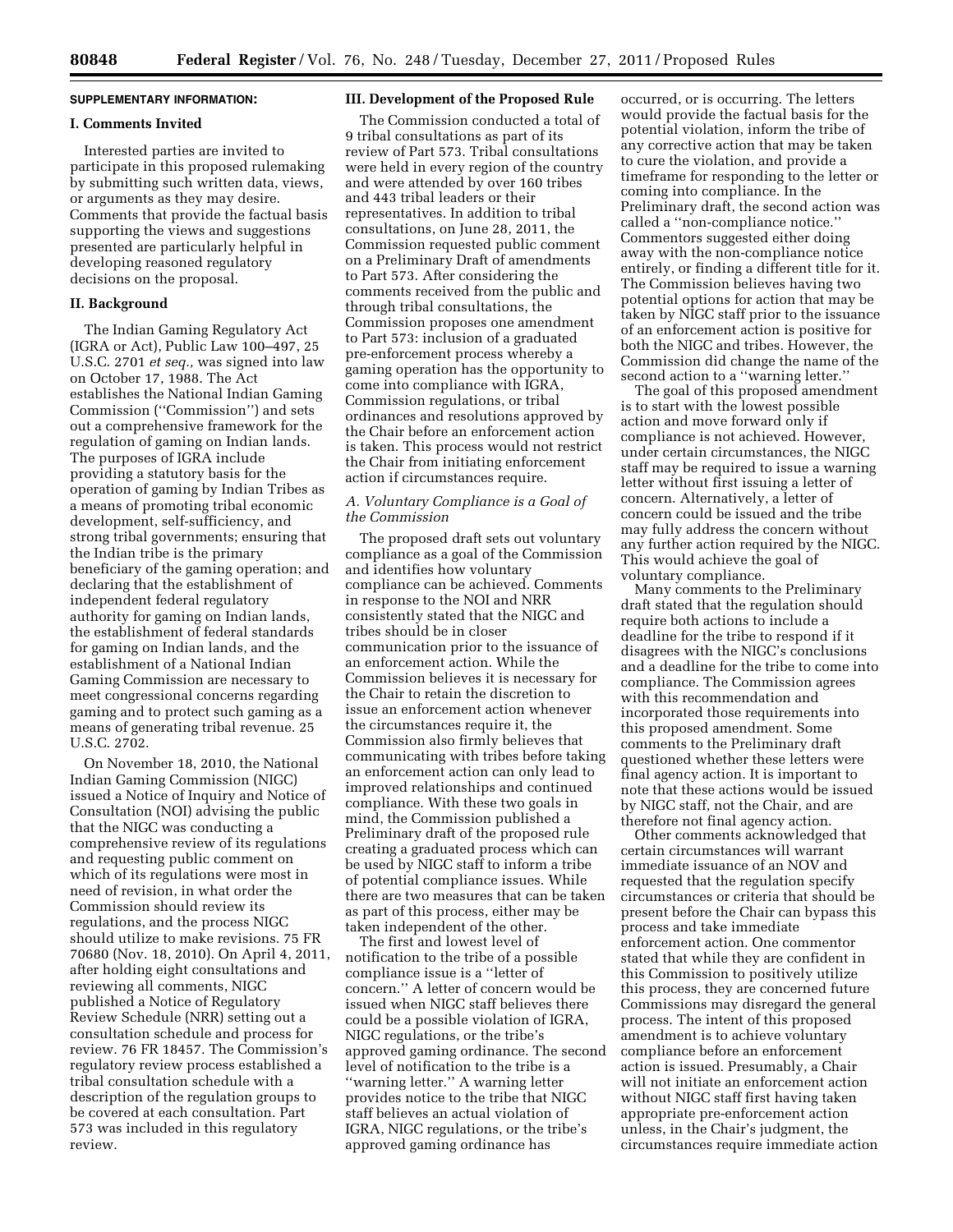or it is impracticable to issue one or both of these pre-enforcement actions. However, if the Chair takes enforcement action before a letter of concern and/or warning letter is issued, the enforcement action will likely explain the reason for moving directly to an enforcement action without preenforcement action.

## *B. Temporary Closure Order will be Issued When There is Clear and Convincing Evidence that a Gaming Operation Defrauds a Tribe*

The proposed rule amends this Part to allow a temporary closure order only when there is clear and convincing evidence that a gaming operation defrauds a tribe, not a customer. A commentor pointed out that the current regulation provides for the issuance of a temporary closure order when there is clear and convincing evidence that a gaming operation defrauds a customer. The Commission believes this issue has been adequately addressed by ordinance requirements of the IGRA and NIGC regulations. Tribes must include in their ordinances a dispute resolution procedure to address issues where a customer believes she or he has been defrauded. If the tribe fails to follow their ordinance, enforcement action may be taken.

#### *C. Final Agency Action*

The current regulations do not provide specificity for when an enforcement action such as a notice of violation is issued and there is no appeal filed or settlement agreement reached. The proposed amendment clarifies that an enforcement action becomes final agency action and a final order of the Commission if no appeal is filed or a settlement agreement reached.

#### **Regulatory Matters**

#### *Regulatory Flexibility Act*

The proposed rule will not have a significant impact on a substantial number of small entities as defined under the Regulatory Flexibility Act, 5 U.S.C. 601, *et seq.* Moreover, Indian Tribes are not considered to be small entities for the purposes of the Regulatory Flexibility Act.

## *Small Business Regulatory Enforcement Fairness Act*

The proposed rule is not a major rule under the Small Business Regulatory Enforcement Fairness Act, 5 U.S.C. 804(2). This rule does not have an annual effect on the economy of \$100 million or more. This rule will not cause a major increase in costs or prices for consumers, individual industries, federal, state or local government

agencies or geographic regions and does not have a significant adverse effect on competition, employment, investment, productivity, innovation, or the ability of U.S.-based enterprises to compete with foreign-based enterprises.

#### *Unfunded Mandate Reform Act*

The Commission, as an independent regulatory agency, is exempt from compliance with the Unfunded Mandates Reform Act, 2 U.S.C. 1502(1); 2 U.S.C. 658(1).

### *Takings*

In accordance with Executive Order 12630, the Commission has determined that the proposed rule does not have significant takings implications. A takings implication assessment is not required.

### *Civil Justice Reform*

In accordance with Executive Order 12988, the Commission has determined that the proposed rule does not unduly burden the judicial system and meets the requirements of sections 3(a) and 3(b)(2) of the Executive Order.

### *National Environmental Policy Act*

The Commission has determined that the proposed rule does not constitute a major federal action significantly affecting the quality of the human environment and that no detailed statement is required pursuant to the National Environmental Policy Act of 1969, 42 U.S.C. 4321, *et seq.* 

## *Paperwork Reduction Act*

This proposed rule does not require information collection under the Paperwork Reduction Act of 1995, 44 U.S.C. 3501, *et seq.,* and is therefore not subject to review by the Office of Management and Budget.

# **List of Subjects in 25 CFR 573**

Enforcement, Enforcement Actions, Gambling, Gaming, Indians, Indian Gaming.

For the reasons stated in the preamble, the National Indian Gaming Commission proposes to amends 25 CFR part 573 as follows:

# **PART 573—COMPLIANCE AND ENFORCEMENT**

1. The authority citation for part 573 is revised to read as follows:

**Authority:** 25 U.S.C. 2706(b)(10); 25 U.S.C. 2713; E.O. 13175.

2. Revise the part 573 heading to read as set forth above.

3. Revise § 573.1 to read as follows:

### **§ 573.1 What is the purpose of this part?**

Voluntary compliance is the goal of the Commission. Voluntary compliance is achieved when a tribe and the NIGC staff are able to resolve any potential enforcement issues prior to the Chair issuing an enforcement action. This part sets forth efforts for achieving voluntary compliance and enforcement action when voluntary compliance is not forthcoming. While this part is intended to garner voluntary compliance through a graduated enforcement process, there may be circumstances under which a graduated enforcement process is omitted and an enforcement action must be taken. This part also sets forth general rules governing the Commission's enforcement of the Act, this chapter, and tribal ordinances and resolutions approved by the Chair under part 522 of this chapter. Civil fines in connection with notice of violation issued under this part are addressed in part 575 of this chapter.

4. Add § 573.2 to read as follows:

### **§ 573.2 When may a letter of concern and/ or warning letter be issued?**

(a) Prior to the Chair taking an enforcement action, a letter of concern and/or a warning letter may be provided to the respondent by NIGC staff, detailing concerns regarding the respondent's compliance with the Act, this chapter, or any tribal ordinance or resolution approved by the Chair under part 522 of this chapter.

(b) Action under this section does not constitute agency action and may be taken by NIGC staff issuing the respondent, either one or both of the following:

(1) A ''letter of concern'' which recites available facts and information about the incident or condition and indicates that it may be a violation; and/or

(2) A ''warning letter'' which confirms an assessment of the matter and states the necessary corrective action the respondent needs to take, agrees to take, or has taken.

(c) The letters referenced in paragraph (b) of this section may be issued consecutively, but NIGC staff may issue a warning letter without first issuing a letter of concern.

(d) Either action under paragraph (b) of this section shall provide a time period for the respondent to respond, and shall also provide a time period for the respondent to come into compliance. If voluntary compliance efforts are unsuccessful, enforcement action may be taken. If voluntary compliance efforts are successful, NIGC staff will send an investigation completion letter pursuant to § 571.4.